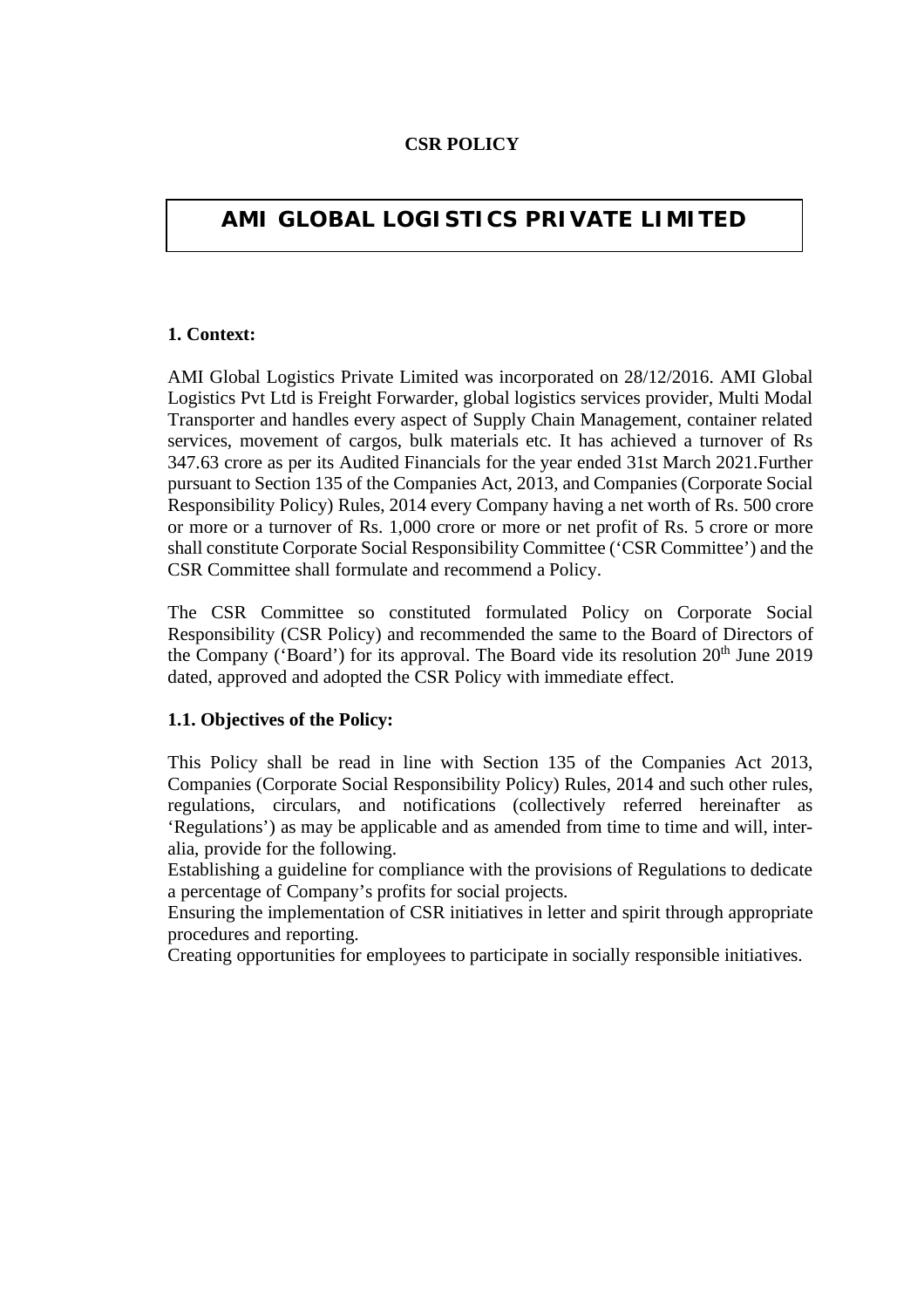### **1.2. Definitions:**

In this Policy unless the context otherwise requires:

(a) 'Act' means Companies Act, 2013.

(b) 'Corporate Social Responsibility' means Corporate Social Responsibility (CSR) as defined in Section 135 of the Companies Act 2013 and Companies Corporate Social Responsibility Policy) Rules 2014.

(c) 'Ministry' means the Ministry of Corporate Affairs.

(d) 'Net Profit' means net profit as defined in Section 135 of the Companies Act 2013 and Companies Corporate Social Responsibility Policy) Rules 2014 as set out below.

## **1.3. CSR Activities:**

The Policy recognizes that corporate social responsibility is not merely compliance; it is a commitment to support initiatives that measurably improve the lives of underprivileged by one or more of the following focus areas as notified under Section 135 of the Companies Act 2013 and Companies (Corporate Social Responsibility Policy) Rules 2014.

i. Eradicating hunger, poverty  $\&$  malnutrition, promoting preventive health care  $\&$ sanitation & making available safe drinking water.

ii. Promoting education, including special education & employment enhancing vocation skills especially among children, women, elderly & the differently abled & livelihood enhancement projects

iii. Promoting gender equality, empowering women, setting up homes & hostels for women  $\&$  orphans, setting up old age homes, day care centres  $\&$  such other facilities for senior citizens  $\&$  measures for reducing inequalities faced by socially  $\&$ economically backward groups.

iv. Reducing child mortality and improving maternal health by providing good hospital facilities and low-cost medicines.

v. Providing with hospital and dispensary facilities with more focus on clean and good sanitation so as to combat human immunodeficiency virus, acquired immune deficiency syndrome, malaria and other diseases.

vi. Ensuring environmental sustainability, ecological balance, protection of flora & fauna, animal welfare, agroforestry, conservation of natural resources & maintaining quality of soil, air & water.

vii. employment enhancing vocational skills.

viii. Protection of national heritage, art & culture including restoration of buildings & sites of historical importance  $\&$  works of art; setting up public libraries; promotion  $\&$ development of traditional arts & handicrafts.

ix. Measures for the benefit of armed forces veterans, war widows & their dependents. x. Training to promote rural sports, nationally recognised sports, paralymic sports & Olympic sports.

xi. Contribution to the Prime Minister's National Relief Fund or any other fund set up by the Central Government for socio-economic development & relief & welfare of the Scheduled Castes, the Scheduled Tribes, other backward classes, minorities & women' xii. Contributions or funds provided to technology incubators located within academic institutions, which are approved by the Central Government.

xiii. Rural development projects.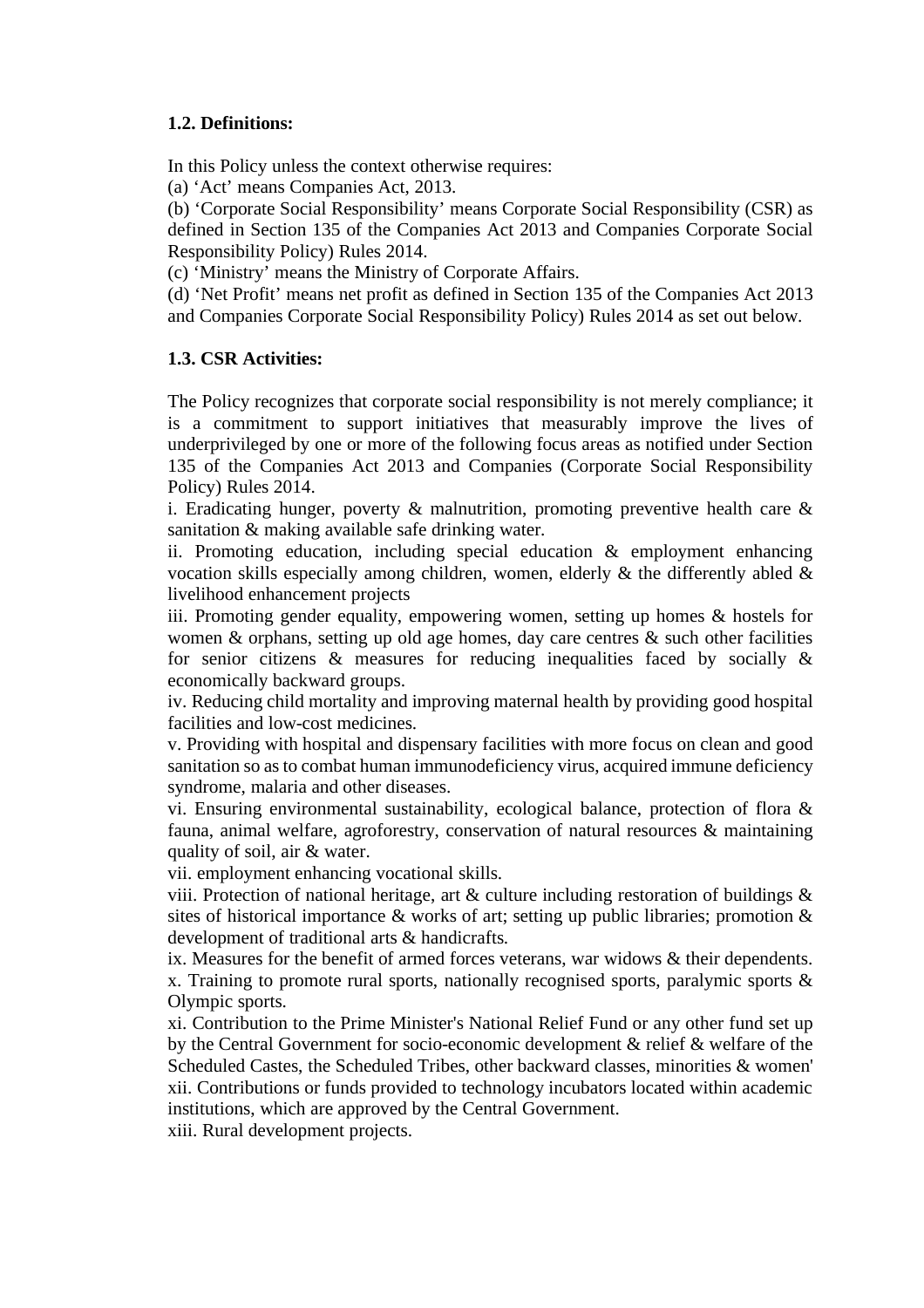CSR activities shall be undertaken as projects, programs of activities (either new or ongoing) excluding activities undertaken in pursuance of the normal course of business of the Company.

#### **1.4. The Geographic reach:**

The Act provides that the Company shall give preference to the local area and areas around it where it operates, for spending the amount earmarked for Corporate Social Responsibility. The Company will thus give preference to conducting CSR activities in the State of Maharashtra and such other State(s) in India wherein the Company has/will have its operations. However, the Committee may identify such areas other than stated above, as it may deem fit, and recommend it to the Board for undertaking CSR activities.

1.5. Annual spends/Allocation of Funds.

1.5.1 The Company would spend not less than 2% of the average Net Profits of the Company made during the three immediately preceding financial years. The surplus arising out of the CSR activity will not be part of business profits of the Company. The Corpus would thus include the 2% of average net profits, as aforesaid, any income arising there from and surplus arising out of CSR activities.

1.5.2 The Company may build CSR capacities of its personnel and/or those of its implementing agencies through Institutions with established track records of at least three financial years but such expenditure shall not exceed five percent of total CSR expenditure of the Company in one financial year.

1.5.3 However if the Company ceases to be covered under sub-section (1) of Section 135 of the Act for three financial years, then it shall not be required to, comply with the provisions laid down under sub-section (2) to (5) of the said section, till such time it meets the criteria specified in sub-section (1) of the Act.

1.5.4 Average Net Profit for the purpose of Clause 1.5.1 above shall be calculated in accordance with the provisions of Section 198 of the Companies Act, 2013.

# **2. CSR Committee:**

#### 2.1 Guiding Principles for Constitution of CSR Committee.

Since the total amount to be spent by the company do not exceed more than Rs 50 lakhs, hence there is no need to constitute separate CSR Committee and the board of Directors of the company is acting as CSR Committee

The Committee will meet at least twice in a year to discuss and review CSR activities and Policy. A quorum of two members is required to be present for the proceedings to take place. Such other meetings of the Committee can be convened as and when deemed appropriate. The Committee members may attend the meeting physically or via such audio- visual means as permitted under the Act. The Committee shall have the authority to call such employee(s), senior official(s) and or externals, as it deems fit.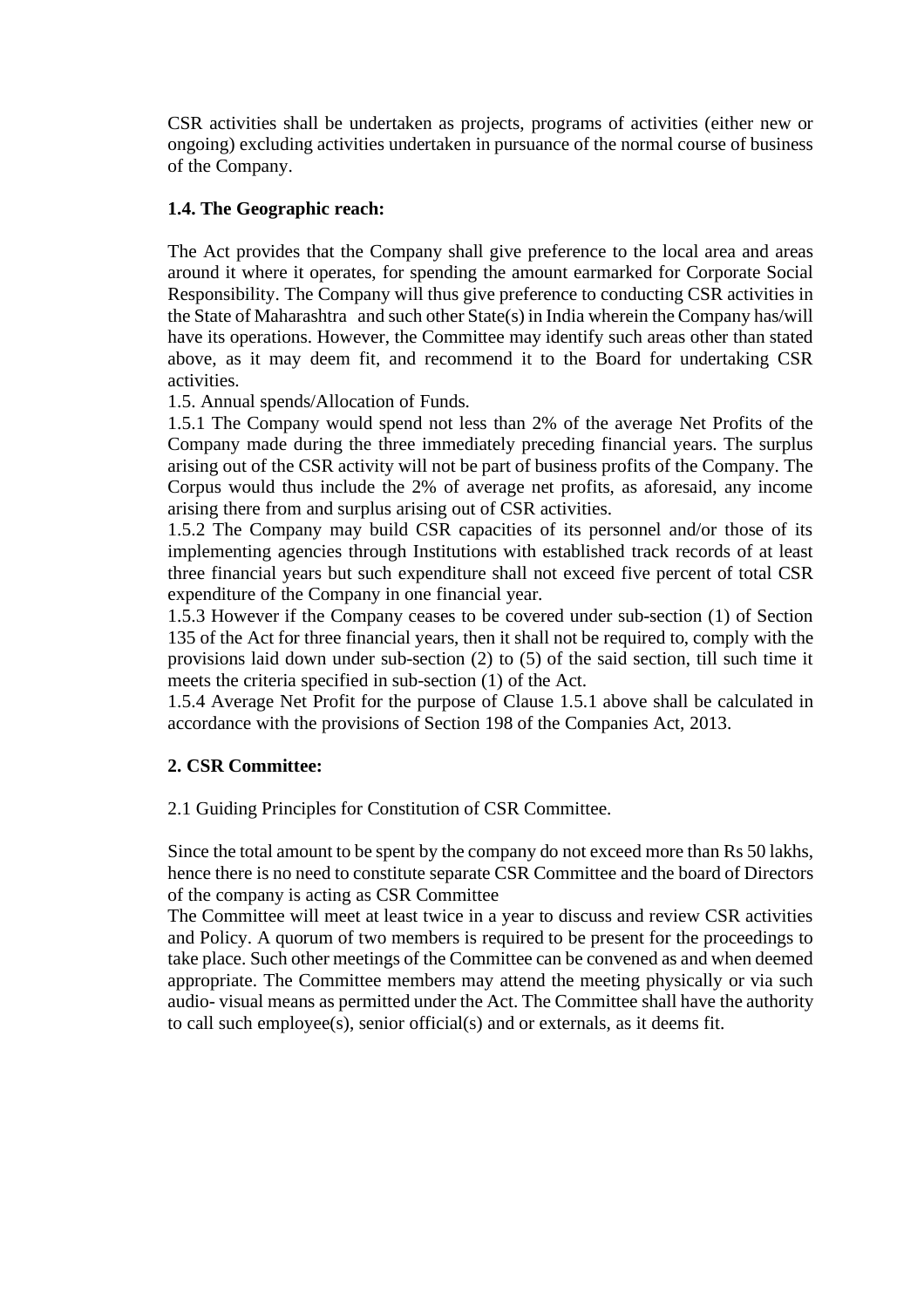#### **2.2 Committee Members:**

The Chairperson and Members of the first CSR Committee are as follows:

| <b>Names</b>               | <b>Chairperson person / Member</b> |  |
|----------------------------|------------------------------------|--|
| Mrs. Padma DineshKumar Lal | Chairperson                        |  |
| Mr. Dinesh Kumar Lal       | <b>Co-ordinating Member</b>        |  |

2.3. The CSR Committee may form need based teams(s) of members of the Company drawn from various departments to carry on the CSR activities of the Company, as per the directions of the committee.

2.3.1 The Chairperson of the CSR Committee, shall place periodic report(s) about CSR activities undertaken and status thereof, before the Committee at such intervals as may be decided by the Committee.

2.3.2 (a) The members of the teams as discussed in 2.3 above include employees in the Company and/or associated registered Trusts, Societies, or Section 8 companies operating in India, for supporting causes identified by the CSR Committee.

(b) The Said team members should also be provided with adequate facilities as required.

(c) All team members must follow norms of confidentiality, if and as applicable.

2.4 Scope of Functions of CSR Committee.

The functions of CSR Committee will, inter-alia, include the following

2.4.1 Notified CSR Activities

1. Eradicating hunger, poverty  $\&$  malnutrition, promoting preventive health care  $\&$ sanitation & making available safe drinking water.

2. Promoting education, including special education & employment enhancing vocation skills especially among children, women, elderly & the differently abled &livelihood enhancement projects.

3. Promoting gender equality, empowering women, setting up homes & hostels for women  $\&$  orphans, setting up old age homes, day care centres  $\&$  such other facilities for senior citizens  $\&$  measures for reducing inequalities faced by socially  $\&$ economically backward groups.

4. Reducing child mortality and improving maternal health by providing good hospital facilities and low-cost medicines.

5. Providing with hospital and dispensary facilities with more focus on clean and good sanitation so as to combat human immunodeficiency virus, acquired immune deficiency syndrome, malaria and other diseases.

6. Ensuring environmental sustainability, ecological balance, protection of flora & fauna, animal welfare, agroforestry, conservation of natural resources & maintaining quality of soil, air & water.

7. Employment enhancing vocational skills.

8. Protection of national heritage, art & culture including restoration of buildings & sites of historical importance & works of art; setting up public libraries; promotion & development of traditional arts & handicrafts.

9. Measures for the benefit of armed forces veterans, war widows & their dependents.

10. Training to promote rural sports, nationally recognised sports, paralymic sports  $\&$ Olympic sports.

11. Contribution to the Prime Minister's National Relief Fund or any other fund set up by the Central Government for socio-economic development & relief & welfare of the Scheduled Castes, the Scheduled Tribes, other backward classes, minorities & women.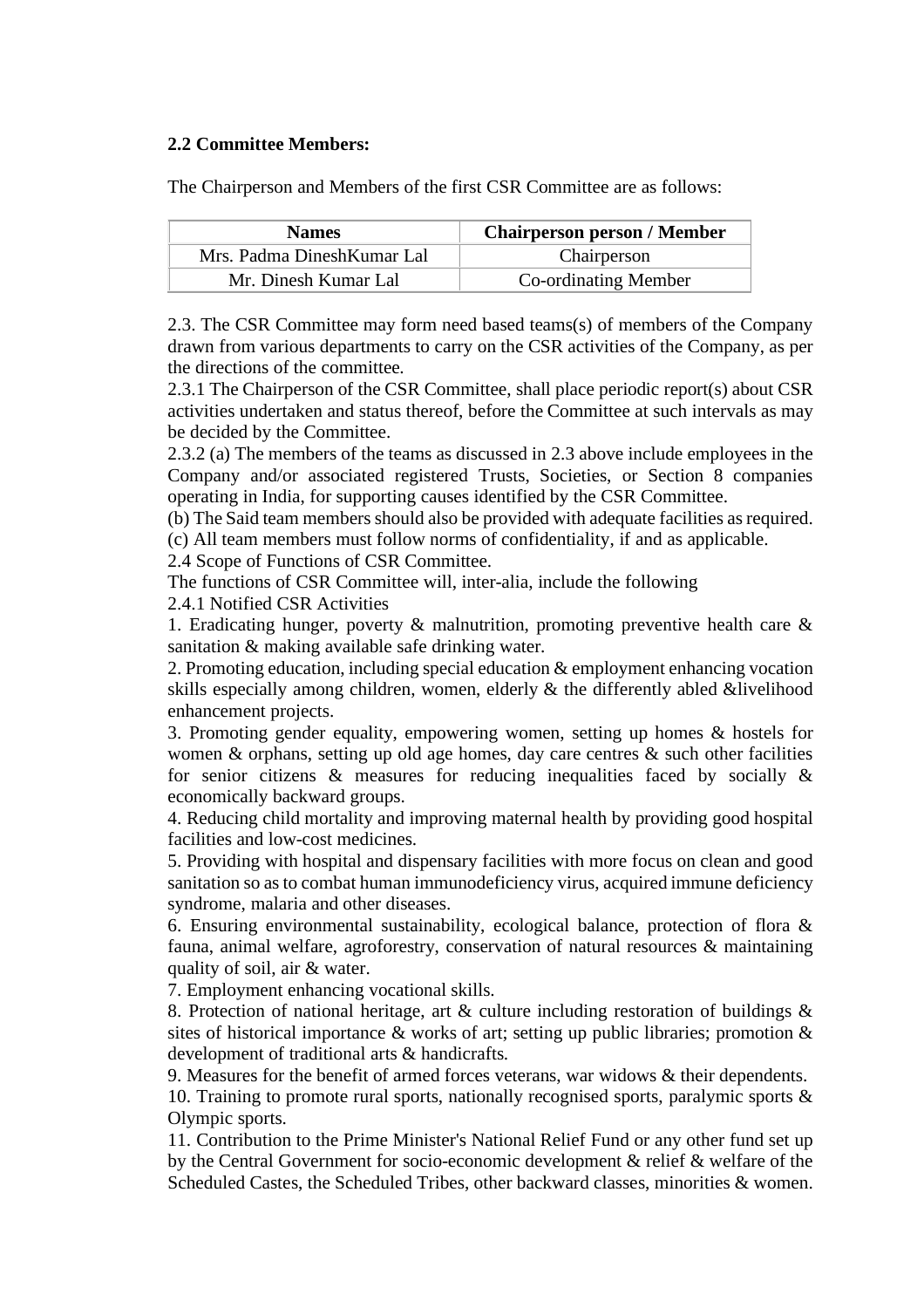12. Contributions or funds provided to technology incubators located within academic institutions, which are approved by the Central Government. 13. Rural development projects

# **2.4.2 Ancillary Activities:**

i. To publicize the CSR Policy and initiatives org-wide, especially through mailers, screen saver and Policy documentation and upload(s) on website.

ii. To plan and carry out workshops to increase employee awareness on various projects and initiatives. iii. Such other activities as directed by the Board of Directors of the Company and/or as deemed appropriate and expedient by the Committee for the furtherance of CSR objectives of the Company, in pursuance with the Regulations.

# **2.4.3 Transparent Monitoring Mechanism:**

The CSR Committee shall prepare a transparent monitoring mechanism for ensuring implementation of the projects / programme / activities proposed to be undertaken by the Company.

The CSR Committee shall have the authority to obtain professional advice from external sources and have full access to information contained in the records of the Company as well as the powers to call any employee / external consultant or such other person(s) and for such purpose as may be deemed expedient for the purpose of accomplishments of overall CSR objectives laid down under the Act.

# **3. Procedures:**

# **3.1 Funding:**

1. As per the Regulations the Company will set aside, for annual CSR activities, an amount equal to 2% of the average Net Profits of the Company made during the three immediately preceding financial years. Any unutilized CSR allocation of a particular year will be carried forward to the following year, i.e., the CSR budget will be nonlapsable in nature.

Provided that all reasonable efforts will be made to ensure that the annual CSR allocation is fully utilized in the respective year. However, if the Company fails to spend such amount, the Board of Directors shall, in its report under clause (o) of subsection (3) of section 134 of the Act, shall specify the reasons for not spending the amount.

2. Annexure III contains the details of the proposed expenditure for respective Financial Year, towards CSR activities. The same shall be amended annually according to the Financial Year after the review by the Committee or at such time, as the Committee may deem fit.

3. Tax treatment of CSR spend will be in accordance with the Income Tax Act, 1961 as may be notified by Central Board of Direct Taxes (CBDT).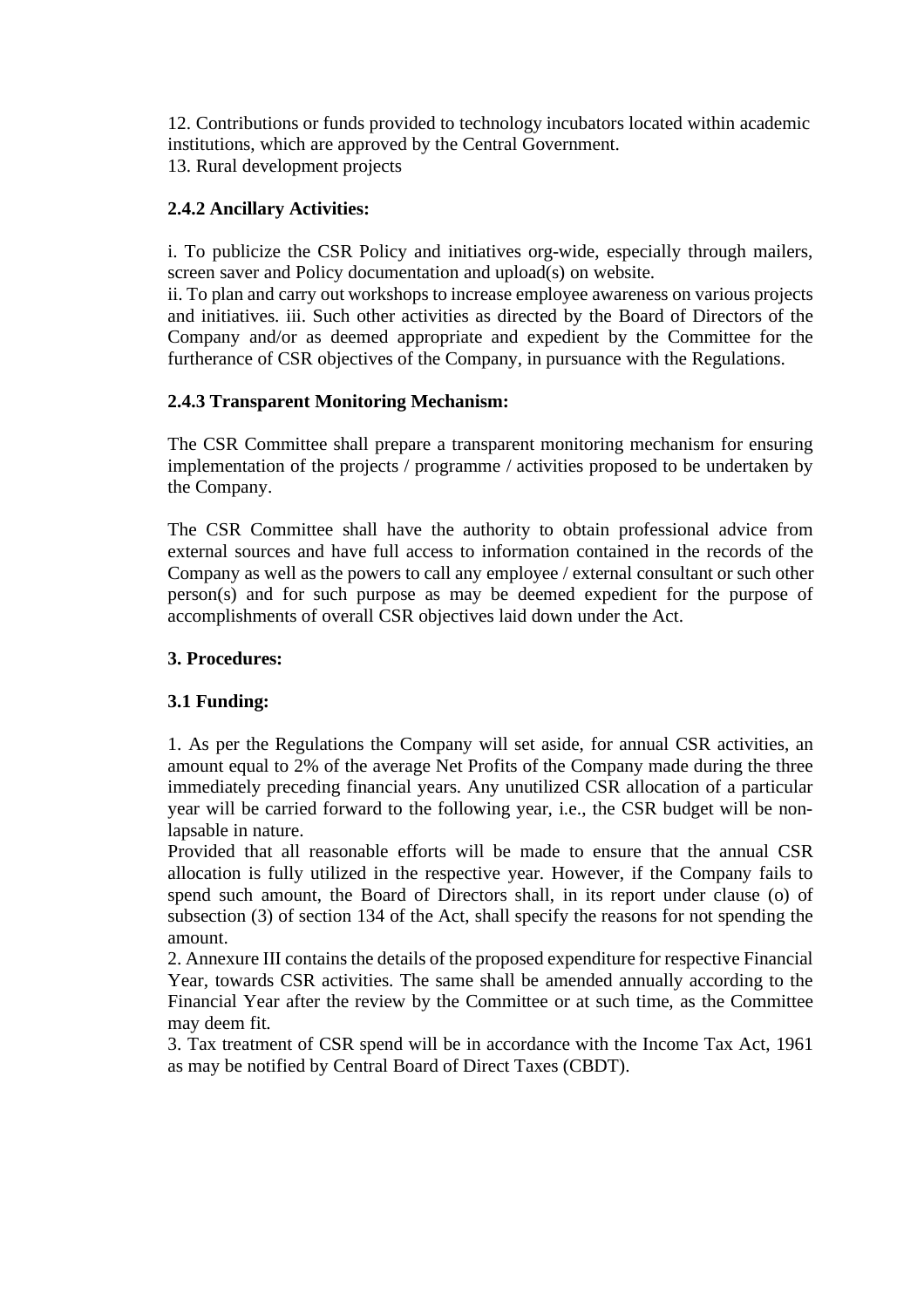#### **3.2 Planning and Implementation:**

1. For the purpose of focusing its CSR efforts in a continued and effectives, eradicating hunger, poverty & malnutrition of the deprived economically background and poor sections of the society and those hailing from rural areas and slums in cities by provision of free food distribution, relief and sustenance is identified as main thrust area besides other activities permitted under the regulation.

2. The Projects may be divided into two main categories - Direct Project Funding and Employee Engagement. Projects which involve considerable financial commitment undertaken on a timeframe of 1-3 years where the Company will be the primary sponsor, will be considered under Direct Project Funding and accorded due significance. Payroll Giving initiatives will fall under Employee Engagement.

3. A list of CSR projects/programmes which the Company plans to undertake during the implementation year will be laid down before the Committee at the beginning of each year, specifying modalities of execution in the areas/sectors chosen and implementation schedules for the same.

4. Identification of projects and the executing agency/NGO will be made, inter-alia, by assessing the following:

a. Project Objectives

b. Baseline survey - As-is and To-be state basis, accordingly the outcome of the project will be measured.

c. Implementation schedules - Timelines for milestones of the project will need to be prescribed and agreed upon.

d. Responsibilities and authorities.

e. Major results expected and measurable outcome including the expenses/charges ratio as against the actual CSR spend.

5. If the Company decides to set up a Trust or Section 8 Company, or Society or Foundation or any other form of entity operating within India to facilitate implementation of its CSR activities in accordance with its stated CSR Policy, the following shall apply.

a. The Company would need to specify the projects/programmes to be undertaken by such an organization, for utilizing funds provided by it.

b. The Company shall establish a monitoring mechanism to ensure that the allocation is spent for the intended purpose only.

6. The Company may also conduct/implement its CSR programmes through Trusts, Societies, or Section 8 companies operating in India, which are not set up by the Company itself, herein collectively referred to as 'CSR Partner' or 'CSR Partner(s)'.

7. Such spends may be included as part of its prescribed CSR spend only if such organizations have an established track record of at least three years in carrying on activities in related areas.

8. Company may collaborate or pool resources with other companies to undertake CSR activities within India. Only activities which are not for the benefit of employees of the company, or their family members shall be considered as CSR activity.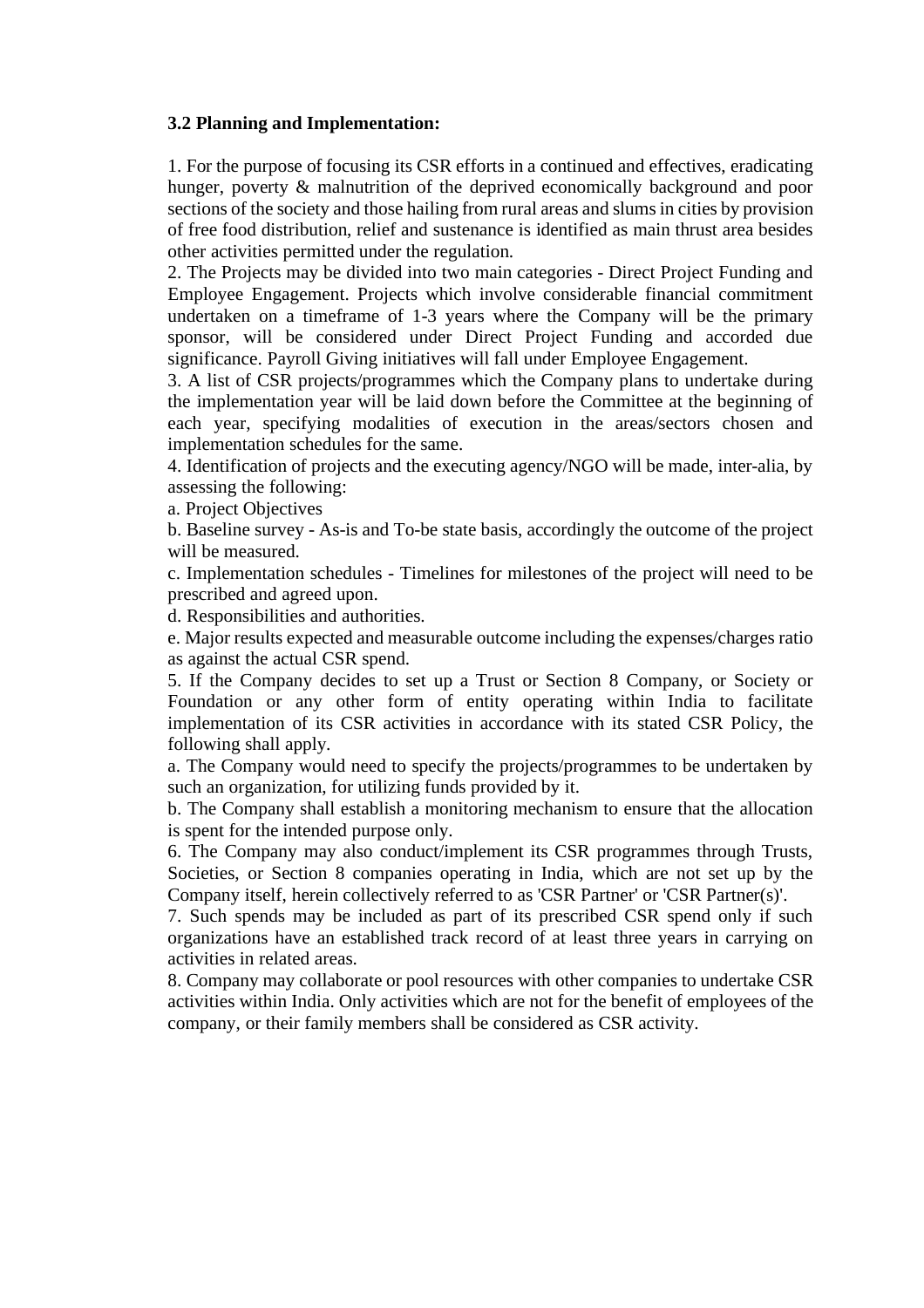## **3.3 Projects / Partners:**

1. CSR Committee in consultation of the Board of Directors of the Company will identify suitable projects for implementation in line with the objectives of the Company and requirements laid down under the Regulations. These projects would be executed either directly by the Company and/or through CSR Partner(s).

## **3.4 Criterion for CSR Partners and Agreement:**

1. While identifying projects, CSR Committee will assess CSR Partner(s) organizations who would execute the projects at the grass root level. At a minimum they need to meet the following criteria.

a. The CSR Partner(s) has a permanent office/address in India.

b. The CSR Partner(s) is a Trusts, Societies, or Section 8 Company having an established track record of three years in undertaking similar CSR programs or projects in pursuance with the relevant regulations.

c. Possesses a valid income-tax Exemption Certificate.

d. The antecedents of the CSR Partner are verifiable.

e. Have requisite framework to report progress/status of the projects on a quarterly basis on agreed parameters.

f. Maintain a required level of auditable records on the CSR initiatives conducted in conjunction with the Company as agreed mutually.

2. Once the project/program is approved, the Company and the CSR Partner will be required to enter into an agreement as per the standard MOU requirements.

# **3.5. Review and Reporting:**

The CSR Committee will review the philanthropic activities of the Company and will provide progress update to the Board of Directors every six months/such other intervals as deemed fit.

The Company will report, in the prescribed format as set out herein as Annexure II, the details of CSR initiatives and activities of the Company in the Directors' Report and on the website of the Company, as required under the Regulations. Such reporting will be done, pertaining to financial year(s) commencing on or after  $31<sup>st</sup>$  March 2021.

# **4. Monitoring:**

1. Appropriate documentation and amendments of the CSR Policy, annual CSR activities, reports on execution by CSR Partner(s) and expenditures will be undertaken on a regular basis and same will be available to the Board of Directors of the Company. 2. Initiatives undertaken on the CSR front will be reported in the Annual Report of the Company.

3. The CSR Committee and persons / entities authorised by it, will conduct due diligence checks on the current projects/partners on a quarterly basis and report anomalies, if any, immediately.

4. Based on analysis of current projects, carry out roadmap planning for allocation of budget and selection of projects. The same will be done at least once in a financial year. 5. Plan and publish an annual calendar of major events so as strive for maximum participation of stakeholders.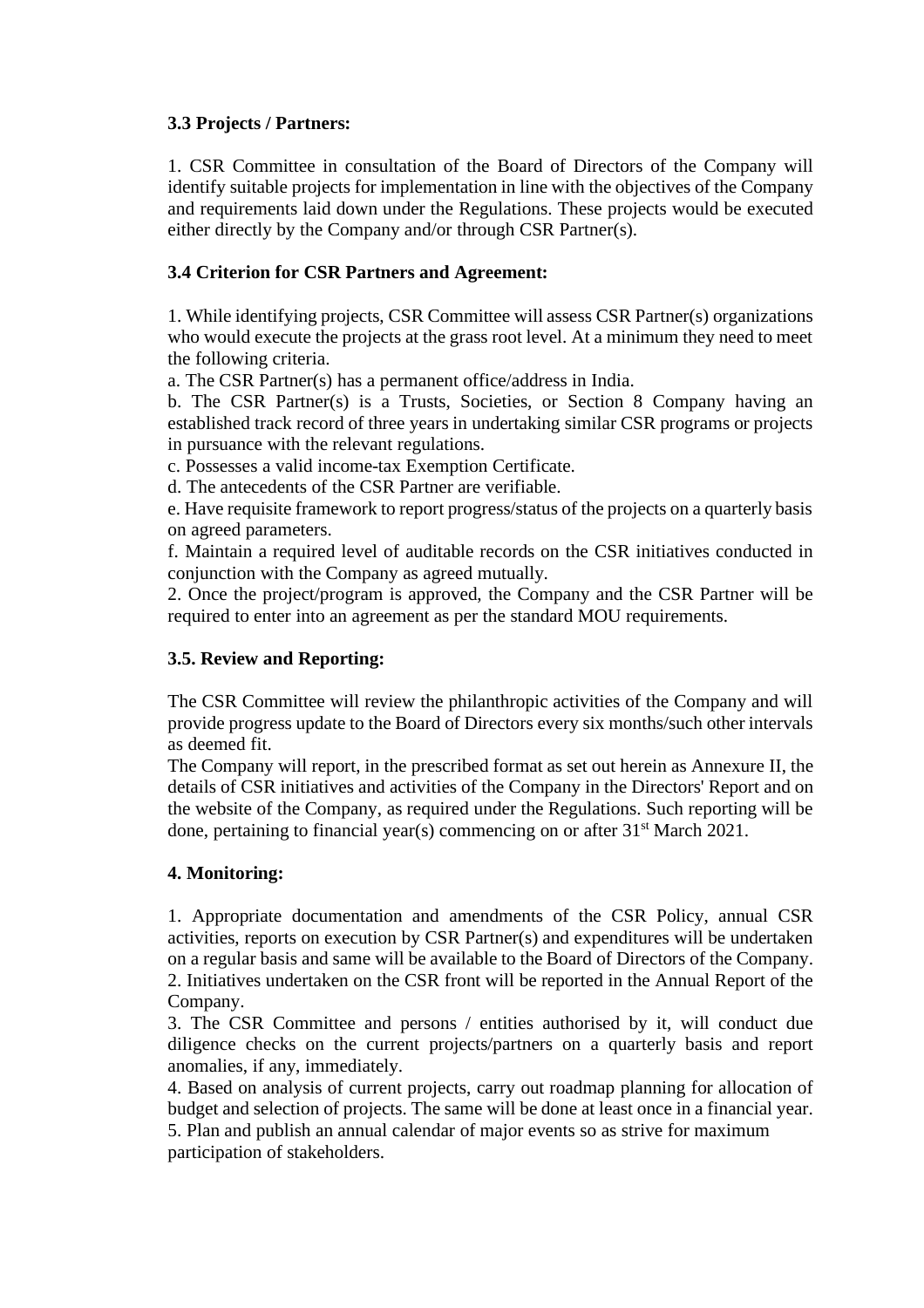#### **5. Amendments to the Policy:**

The Board of Directors on its own and/or as per the recommendations of CSR Committee can amend this Policy, as and when required as deemed fit. Any or all provisions of the CSR Policy would be subject to revision/amendment in accordance with the Regulations on the subject as may be issued from relevant statutory authorities, from time to time.